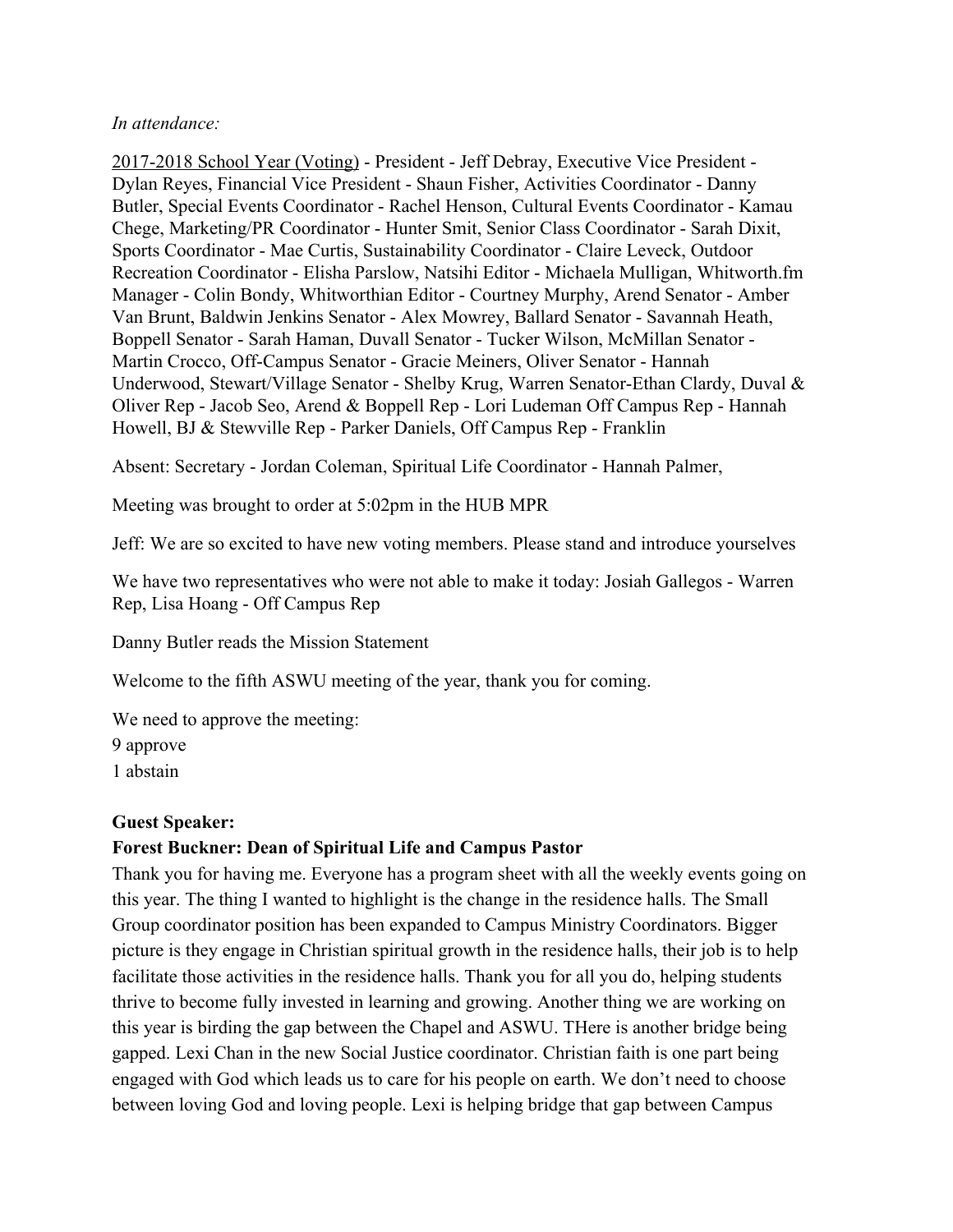ministry and the Dornsife Center. There are all kinds a new engagements. We are also working with Diversity, Equity and Inclusion minisity. Stephanie Beans has been doing an amazing job of working with women with Bible Studies. Our goal is to cultivate opportunities for students to grow in their faith and with Jesus.

Danny: You put on the flyer that there is pastoral counseling offered from the chapel. How is this different than the services the counseling center offers?

Forest: Yes this is different because it pertains more to faith and helping people through wrestling with this with God. It is an element of wrestling with spiritual things. We delight in times with students and caring for them.

Jeff: What is one challenge you foresee in the next year? How do you see the chapel, ASWU and Student life working together.

Communicating and valuing opinion when people disagree. We have a responsibility to have those conversations. How do we come together with our opinions without have them squashed. We all need to work on that together. Whitworth have a culture where we work together to have a meaningful conversation.

### **Kathryn Hendricks: Summer Fellowship Program Coordinator**

I actually have a video that I want to show.

I work in the Office of Church Engagement and the story you watched was one of 140 stories. Students who go out, engage in three components. Students receive a \$3000 stipend. Almost half a million dollars has been given to students to help them engage in their community. We have students in La Jolla, California. We want to give students a chance to apply ministry in the world. A lot of students are involved in full time outreach and let it be a career opportunity for you. You are doing relatable jobs. It's different because it provides students with an opportunity to apply real. Micah has been doing the program for two years and now has a full time job when he graduates. I passed out little quarter sheets and it highlights what the program is. Our goal is to seek out organizations and ministries that you want to do. We are all about finding what you want to do.

Savannah: Is this for any certain grades?

Kathryn: there is no age requirements. We try to be strategic about where we place you, so you aren't a freshman thrown into anything you aren't ready for.

Jeff: Also Senators, this is the perfect opportunity to post this in your newsletters.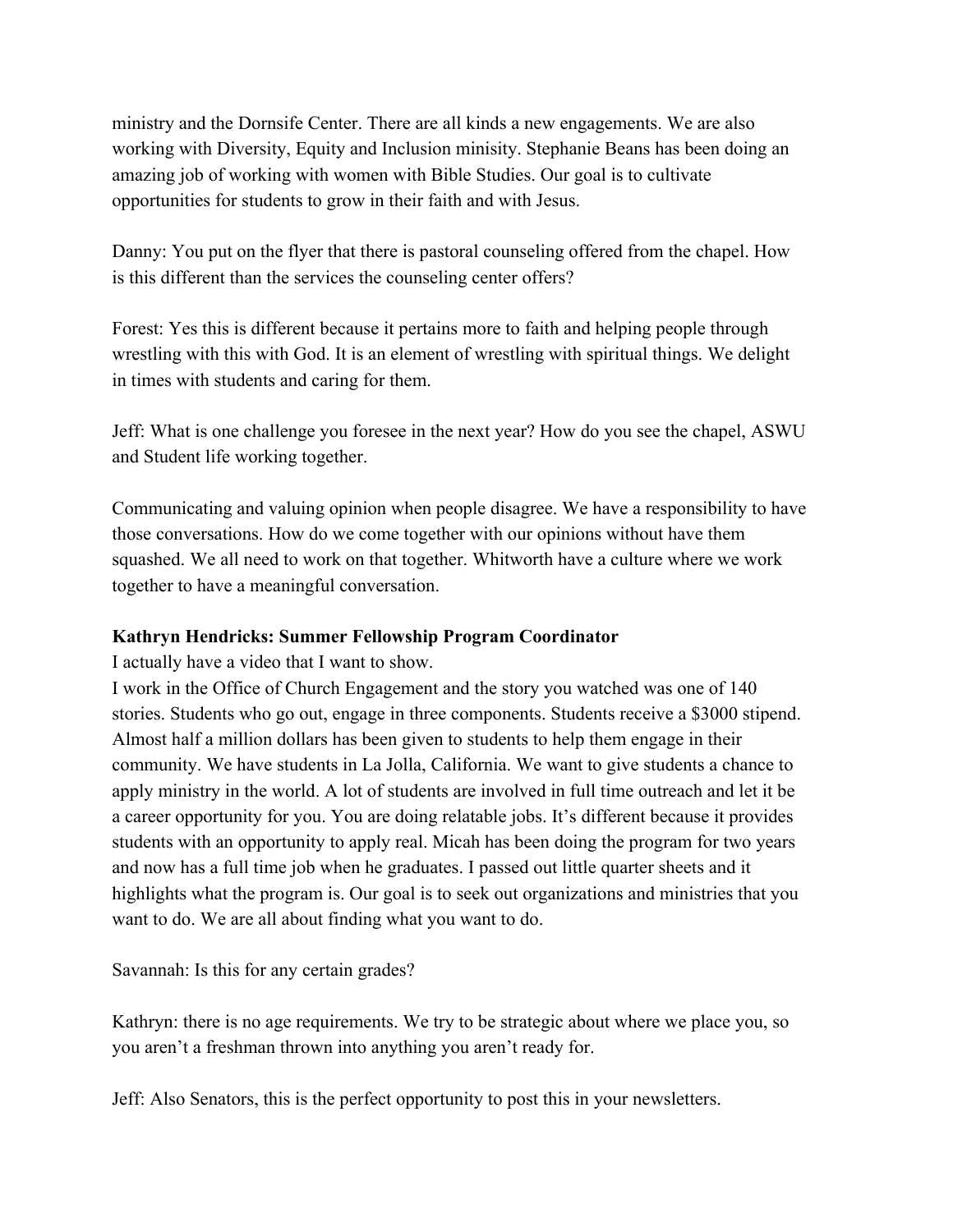Club Updates:

Fitness Club - Jacob Sokol ([jsokol20@my.whitworth.edu](mailto:jsokol20@my.whitworth.edu)) and Al-Amin Yusef Last year we were the Weightlifting club but this year we are the Fitness Club because we wanted to int

Jacob: Emphasize the importance of living universal of health and fitness and how we can integrate this into a health plan. We want to provide guidance to individual fitness. We offer one on one meeting and they tell us what they want and we work out a plan that works for their individual body and self. We will also have class based instruction. Olympic lifting and compound lifting classes will be offered.

Al-Amin: I'm the vice president. I am going to give updates. We meet 7-8 MWF in Scotford. We changed our name to build community. We realized the name weightlifting did not cultivate community. Changing the name brings more people in and the chance to build that community. We have a few events coming up. Strengths Wars to test your weightlifting. We also want to take people to the Spartan Run and Bloomsday run.

Jacob: It is also female friendly. So all women are welcome to come.

Hannah: What is Scotford?

Jacob: It is in the Pool Building, you can't miss it.

# **FVP Updates**

Shaun: Capital is at 20,000 Unallocated is at 4700.50. Committees did not meet last weekend because I was sick. But we will be meeting this weekend as a makeup.

# **EVP Updates**

Representative training night is Thursday Oct. 5. Please make sure to come to that. Sweatshirt Deadline: Please have them ready ordered by Thanksgiving break so they are ready to get distributed when we get back. One-on-ones:

# **President Updates:**

Homecoming check-in: Please be posting on social media. It starts tomorrow night with a Movie.

Rachel: It starts tonight with the Banner competition.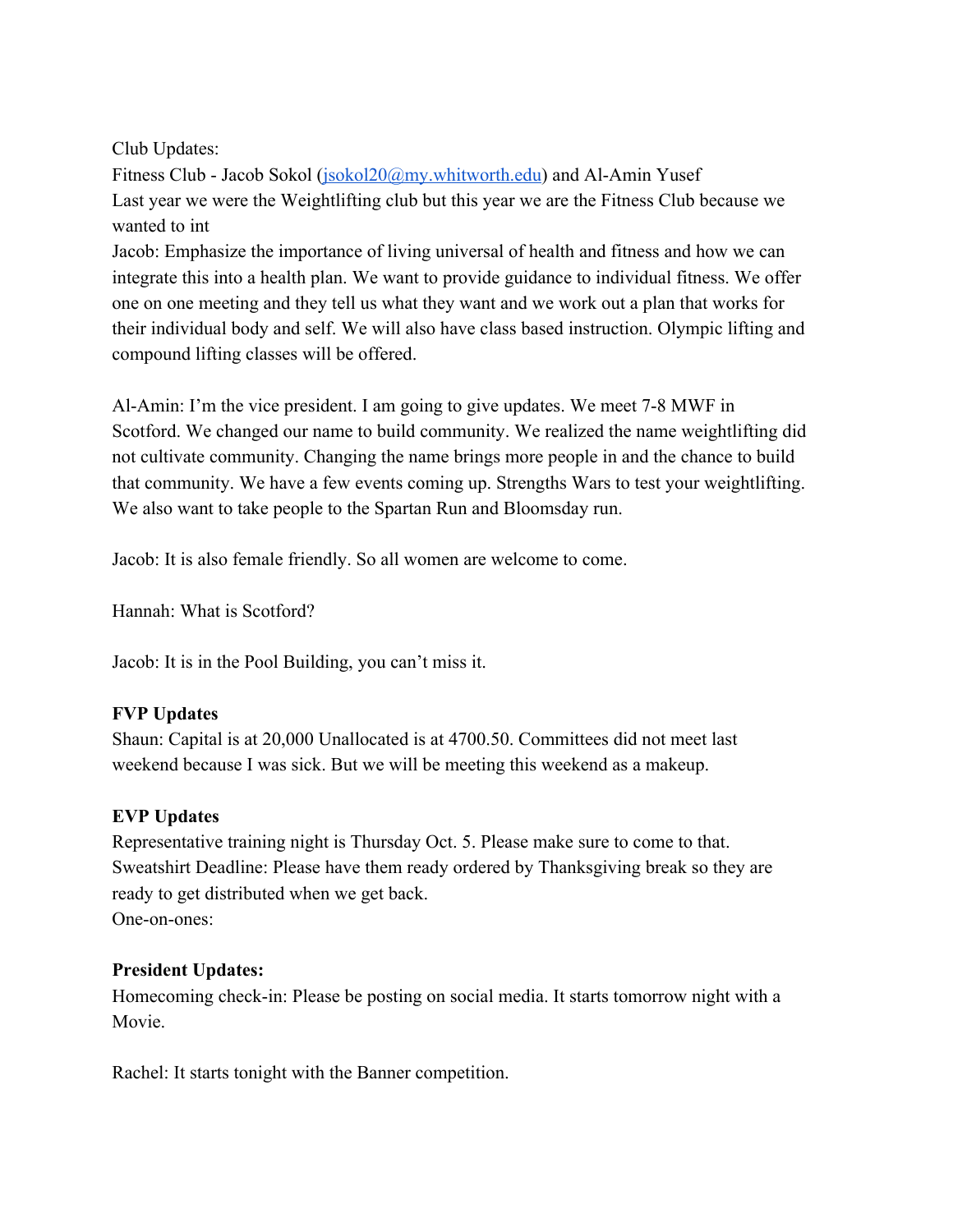Second Things: Constituency report updates. I had a thought. They have been pushed back a little bit because of Homecoming. I will send them out after Homecoming. We will do a check in next Wednesday. They will be due the 16th. The constituency report is to get a vibe from students about how they are feeling on campus. We take it and use it as a guideline for the rest of the year. We need 60% responses. This will be starting on MOnday.

Board of Trustees meetings start Oct. 11. The board comes to campus to make the big decisions about campus. Last year they talked about tuition and the new turf field. I have sent the schedule and responsibly if you are on that board meeting. Please have that write up to me by the 16th.

Danny: you sent a list of which committee's people were on?

Jeff: You should have gotten an email from the committee chair letting you know about the meeting.

#### **Reports and Vibes**

Rachel: Last Homecoming update. Homecoming is this weekend. This is the first thing we do all together as a team. I sent an email sign up sheet. If you did not get it, please let me know. Everyone on ASWU should attend: Unplugged on Friday night, Picnic on Saturday and Dance Saturday night. Students need to have their student IDs to get into the dance. Green dot gave us pins to wear, please wear them at the dance. We will be showing Spiderman: Homecoming tomorrow night at 8:00PM with popcorn.

Michaela: Did you figure out food for off-campus at the picnic?

Rachel: It is \$5 for off-campus students.

Savannah: Have you found any help that you didn't think you needed?

Claire: How is setup doing?

Rachel: Come to anything you can to help. That will be the most helpful to me. Throughout the day, text me if you can come help out with anything.

Mae: If you have spikeball net, please bring it to the picnic for fun.

Michaela: Senior photos started today. We got about 40 people today. Tomorrow from 6-8pm will be another session. There will be snacks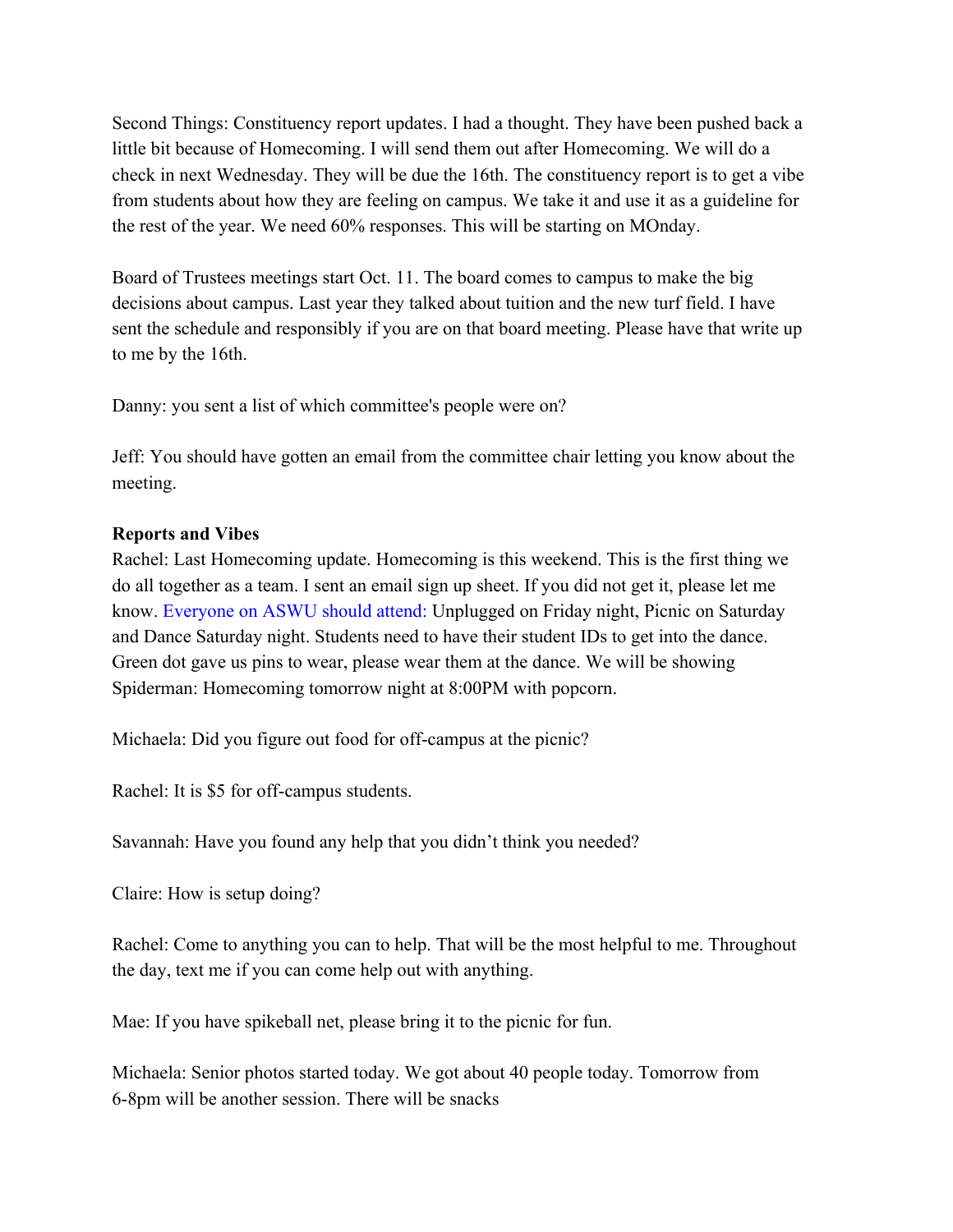Hannah U: Josh Siedeman thinks it would be good if they got a group sized tables in the coffee shop. He does not think there is enough places on campus to meet as a group. Is this requitionable? He has also voiced concerned about how International students are seen on campus.

Somebody in Oliver thought some of the Pro-life club people should of been in the HUB after they wrote the chalk on the sidewalks. Ariana in Oliver did not feel that there is enough information on the club website to get connected.

William: Check out Textmuse. They should updates on club meetings.

Shaun: I will talk to the manager of the website about adding more information and make sure everything is updated.

Hunter: So I talked to Michael LIndal and he is building a way for clubs to add their own events to the site and update it.

Savannah: This is about the international students. I have heard that international students feel that no one wants to talk to them. Which is really sad. Ballard had a prime time where they were invited to come speak their languages. Just talk to them because they are great.

Dill: Talk to the ISC and Mutsa who is the president. She can add you to a list.

Jeff: Great contact is your CDA. They are a great resource and run the activities in the residence halls.

Sarah: Remember, they are students just like we all are. Just treat them the same. International puts them in a box.

Shelby: I have two updates. First, Sibuso is an international student who is interested in real talk primetimes. We are instituting them in Stewville. Last week we had a talk about productivity and the next topic is on dating. It is going to be a panel type thing. Last week, I talked about having a master calendar for prime times in all residences halls. We are working with all senators and representatives. Also, if you want to be part of the Collaborative Prime time Committee.

David and Lexi: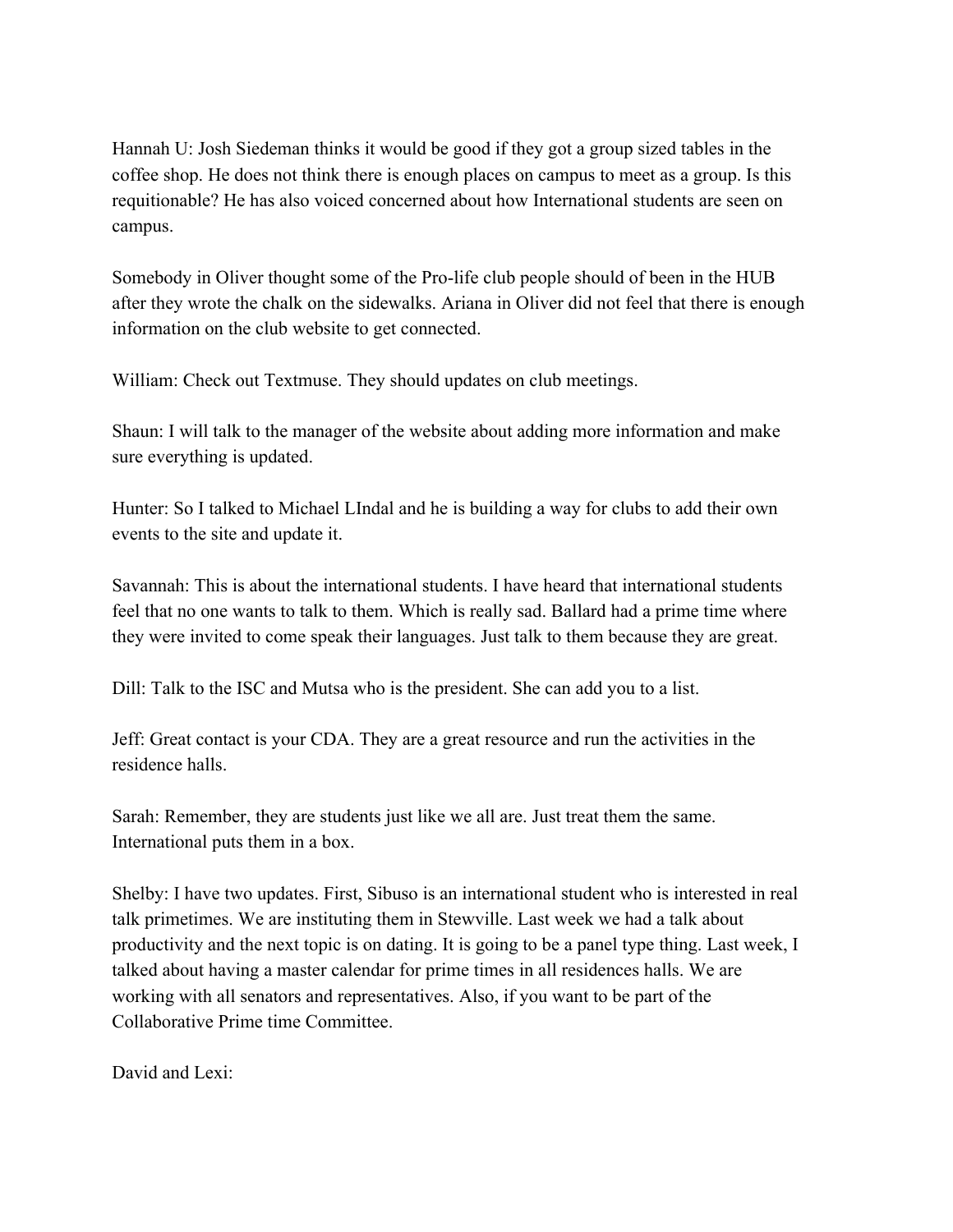David: We are interns at the Union Gospel Mission. We are having an event called Live Outside Yourself from 6pm to 6am. This is an overnight events where we become aware of what homeless people live like

Lexi: It is Monday night which is a little inconvenient but the point is to show the inconvenience of not having a home.

Lori: are they designated people who will be sharing stories?

Lexi: Yes, and we are trying to get someone from Anna Ogden to come speak as well as Cup of Cool Water.

Alex: Also Ryan Brown is coming to BJ to talk about event on October 11th.

Claire: What would you say to students who can't come because it's on a school night.

Lexi: This was placed on World Homeless Day to bring more awareness.

Erika: What is the Safety

Lexi: You are in a gated in and people on staff will be watching safety.

Dill: I am going and I'm trying to organize rides down to the event as well.

Danny: This is in three weeks. WHitworth Survivor season 4 is coming. It is based on the TV show where 20 students compete for \$300. It will be Friday - Sunday. It is a good way to get to know people and for students who can't go home because it is a smaller break. Sean and Alex have played and they both did well.

William: How do you sign up?

Danny: You will be signing up online with a google form. Be thorough.

Alex: Who is the host?

Danny: Karina Chamberlain is the host who won season 2.

Hannah: There are a lot of people who are switching back to flip-phones because they are tired about smartphones.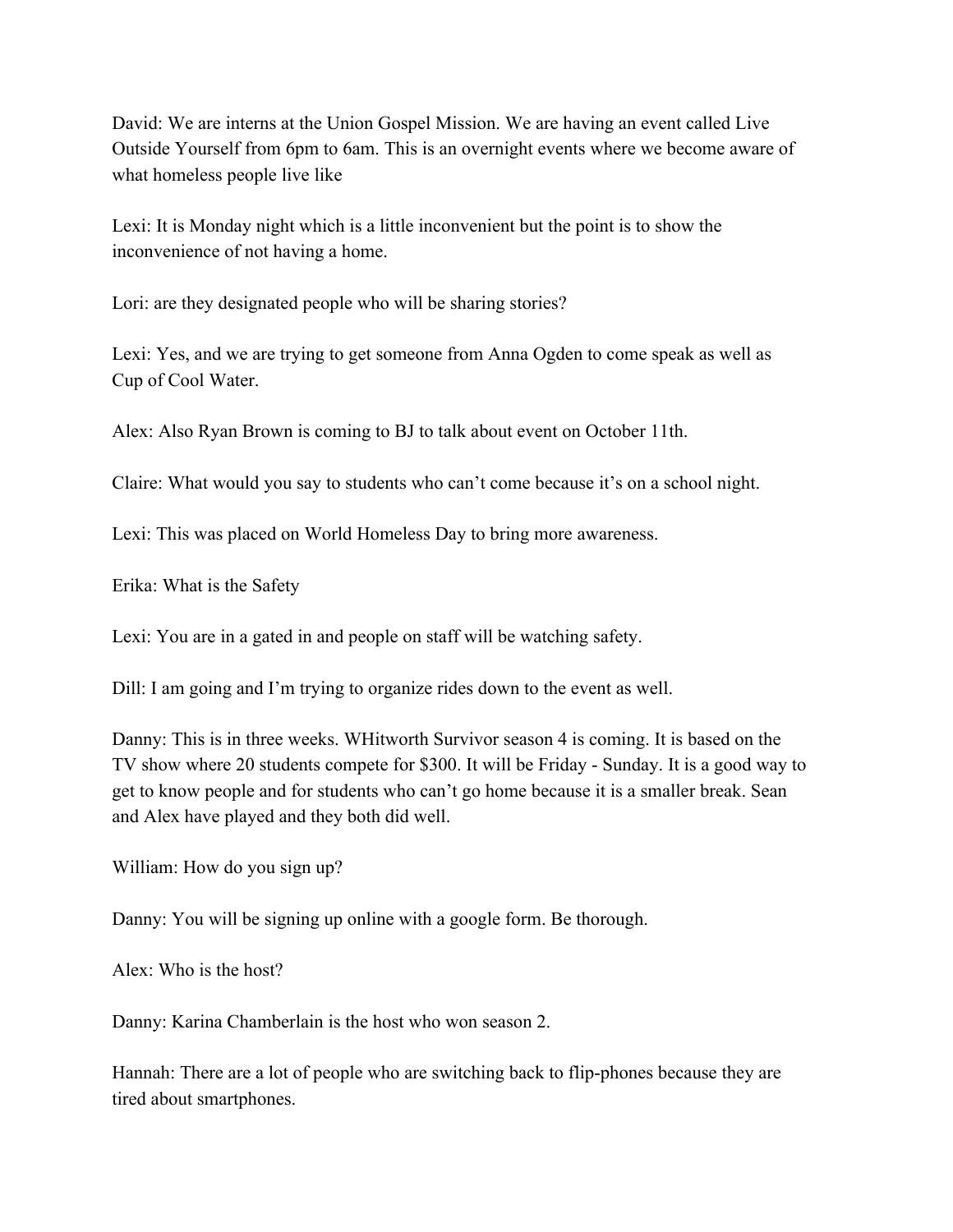Dill: This is a chance to innovative about advertising and not always blasting people on social media.

Morgan: Groups are not a feature on Outlook anymore because of security reasons.

Jeff: For people, who haven't given a report, please introduce yourself and position.

Tucker: We recently had an event called All Twigged up which is an alternative to All Tied up.

Ethan: A couple weeks ago I met with Facilities about parking. It is not going to change, unfortunately. Monster Mash and BMAC Haunted House is on October 21st. And I'm working on getting the sweatshirt form out.

Martin: We are wrapping up the design process for smartphones.

Claire: I am trying to get compost bins in all the residence halls. I am also trying to get students involved in growing plants in our greenhouse by facilities. Senators, please put it in your newsletters.

Gracie: I am working on the Barn Dance that is coming up and I still don't have an email list for off campus students.

Sarah: I booked Bozarth for the Senior Christmas party on December 1st.

Shelby: We had Squids at the Sea which is an alternative to All Tied Up. We had about 40 residents, so it went really well. Thank you finance committee for approving the funds. There was a mixup with funds and we received an anonymous donation to cover the rest of the money.

Alex: I am still getting to know the freshman. I am getting to know their passions and setting them up with clubs that relate to them. This month, we are starting to feature a Nonprofit each month that students can get involved with. We are doing a coin drive also. I know the Whitworth bubble gets really small which gets to be an issue because we forget about what's going on outside of Whitworth. When we close ourselves off, we forget it is happening.